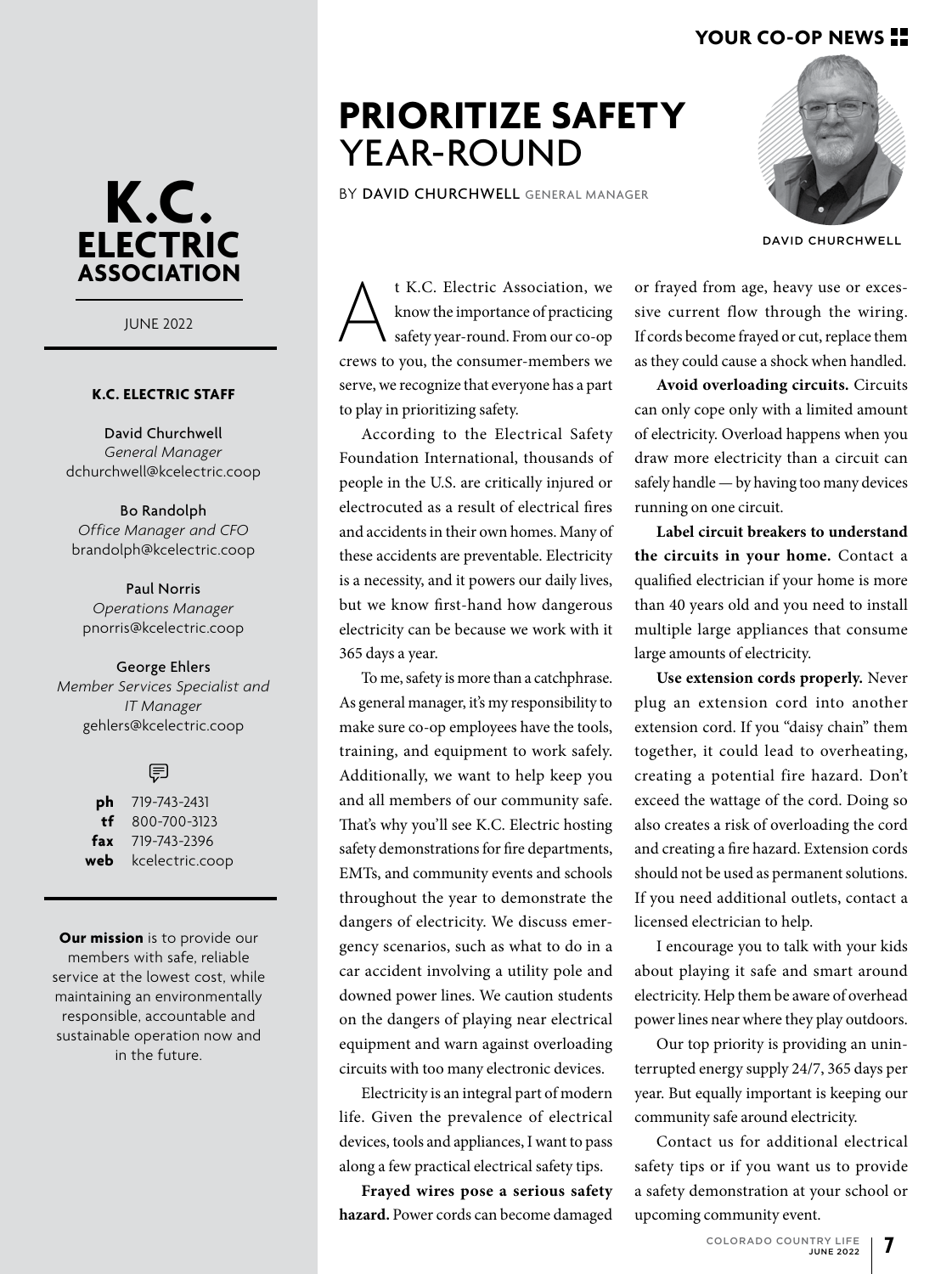## **H** YOUR CO-OP NEWS

# **Farm Safety 2022** CAPITAL CREDITS: WE NEED YOUR HELP

One of the many things that sets K.C. Electric Association apart from an investor-owned utility is the fact that members are owners and therefore are entitled to a capital credit refund if financial conditions are favorable.

K.C. Electric is currently trying to locate consumer-members who have unclaimed capital credits. In many cases, refunds were returned because of insufficient or incorrect addresses.

Please look through the following list of consumer-members who have unclaimed capital credits. If you can help us locate anyone on this list, please contact Kristie Salvador at the Hugo office during regular business hours, Monday through Thursday, from 7 a.m. to 5:30 p.m. at 719-743-2431 or 800-700-3123.

Adams, Donald and/or Adams, Gloria Arnold, Jennifer Baessler, John Barr, Paul Baugh, Robyn Blasi, Charles Bogart, Berton and Bogart, Deloris Bogenhagen, Beth Bostic, Janice Bowser, Robert and/or Bowser, Gala BP Pipeline North America Inc. Brandt, J. B. Brown, Leroy and Brown , Peg Castle Advisors Mountain States Cebulski, John and Cebulski, Carmen Cosner, Amy Cox, Tammy Davidson, Gary and/or Davidson, Holly Dickey's Auto Parts Dyer, Joe Dykstra, Sherry Eisenach, Toby Emerson, Eric and/or Emerson, Holly Engelbrecht, Dawn and/or Howard, Tim Ferris, Dennis Flos, Lee Ann Fritz, Carol Gillum. Trey or Gillum, Carlan Griffin, Virginia Guagnano, John Haley, Milton Hanson, Carl N. Hart, Mary E. Hicks, Karen L. Hobson, Thelma Hoffman, Ronald Hollenbaugh, Rosella Hollowell Bros. Homm, Robert and/or Homm, Debra Ivey, Brad and/or Ivey, Michelle James, Robert Jenkins, Nicole Jones, Dean

Keisel, Robert King, Gregory Kinsley, Lorraine Kirk Cooperative Association Krentz, Chad D. Leach, Albert Liles, Dorothy D. Linton, Bobby and Linton, Lory Lopez, Vidtorio Lyons, Michael T. Mariano, Crystal Merritt, Billy Miller, David L. Morgan, Ricky Murray, J. R. Nelson, MaryAnne Otto, Debrarose Peterson, Lance Pettyjohn, Thomas A. Phagan, Chris Phagan, Jeannie Pittman, Steve and/or Dorsey, Toni Quintana, Mike R.H. Diekman Estate Reese, Carl Reves, Annmarie Ridder, Cindy Robertson, Chris Rochelle, Stacy Rose, David Roser-Isenbart, Sheryl Sack, Richard Sargent, Herbert F. Schaal, Vivian Shaw, Tiffany Smith, Ronald G. Sommer, Charles or Sommer, Paula Soto, Monica Specht, Betty Springer, Dusty Spurlin, Eric Stevens, Catherine Sue Sutton, Debra Taylor, Deborah Taylor, Justin Thompson, Sid Tibbetts, Tamra Uhland, Gerald Ukena, Tracy





George Ehlers, K.C. Electric Association member services manager, teaches kids in Cheyenne Wells how to stay safe around electricity on the farm.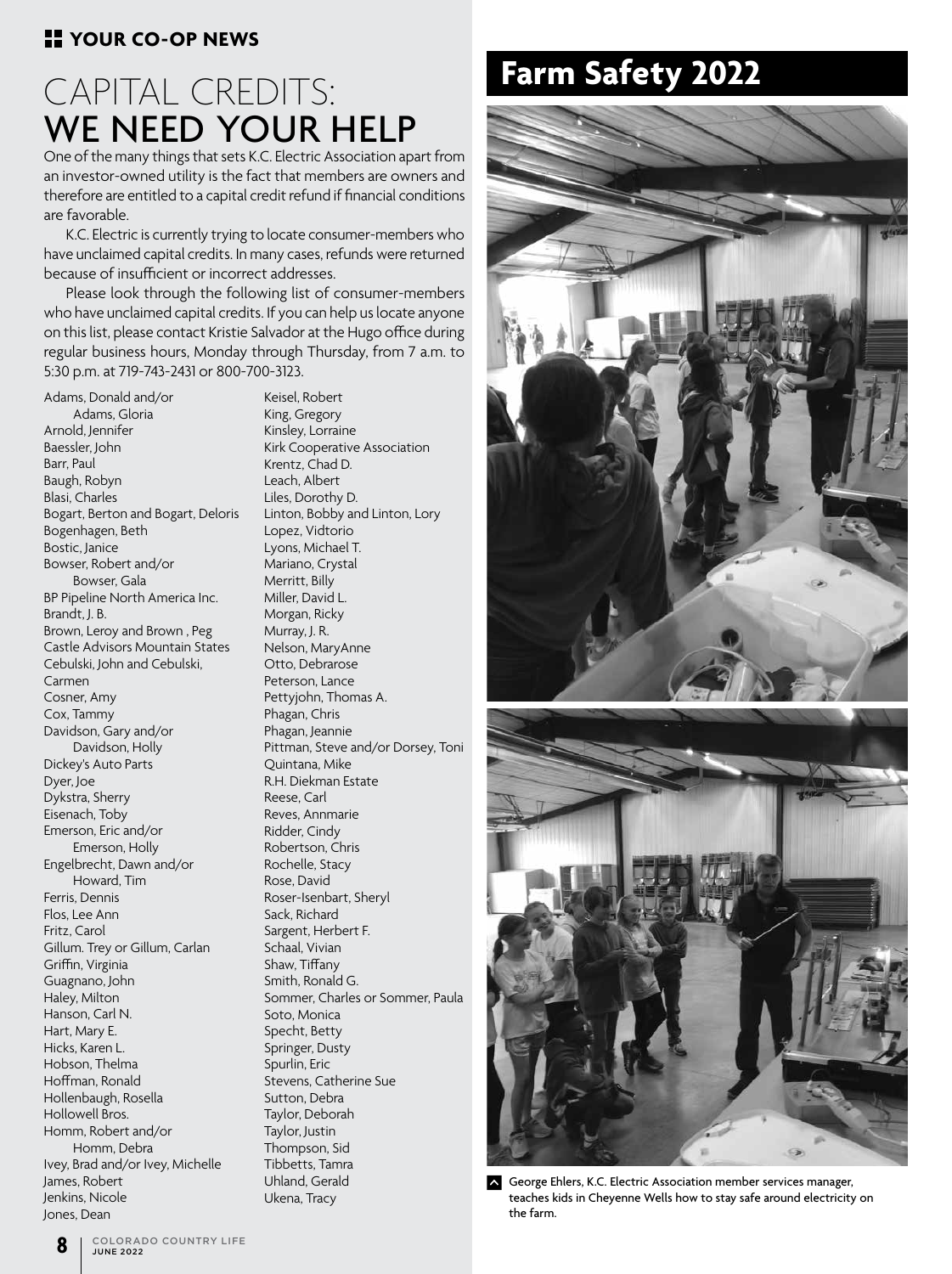## **YOUR CO-OP NEWS**



**Commercial LED rebate for Arriba-Flagler School District. K.C. Electric** Association Manager of Member Services George Ehlers (left) presents a rebate check to Superintendent John Weigel.

# K.C. Electric Offers Rebates



 $\sim$ LED rebate for Genoa-Hugo School District. K.C. Electric Association Manager of Member Services George Ehlers (left) presents a rebate check to Superintendent Terry Weber and Principal Shari Humphrey.

K.C. Electric Association offers residential and commercial rebates for energy-efficiency projects and upgrades. Recently, the co-op presented rebate checks to two school districts that upgraded their building lighting to LED bulbs. Do you have an energy-efficiency project? Call K.C. Electric first to see if there is a rebate available.



## **Claim** Your Savings

Each month, consumer-members have a chance to claim a \$20 credit on their next electric bill. All you must do is find your account number, call the Hugo office at 719-743-2431 and ask for your credit. The account numbers are listed below. How simple is that?

You must claim your credit during the month in which your name appears in the magazine (check the date on the front cover).

- **Colton Osborn, Cheyenne Wells 425800005**
- **Justin Colglazier, Burlington 1118500000**
- **Peter Kroeker, Arapahoe 1116910001**
- **Matthew Mulch, Burlington 1118530001**

In April, four consumer-members called to claim their savings: Handi's, Stratton; David Lacey, Arriba; Doyle Adolf, Bethune; and Jill Chambers, Stratton.





## Be Wary of Wet Surfaces

Keep electric tools and equipment at least 10 feet away from wet surfaces. Do not use electric yard tools if it is raining or the ground is wet.